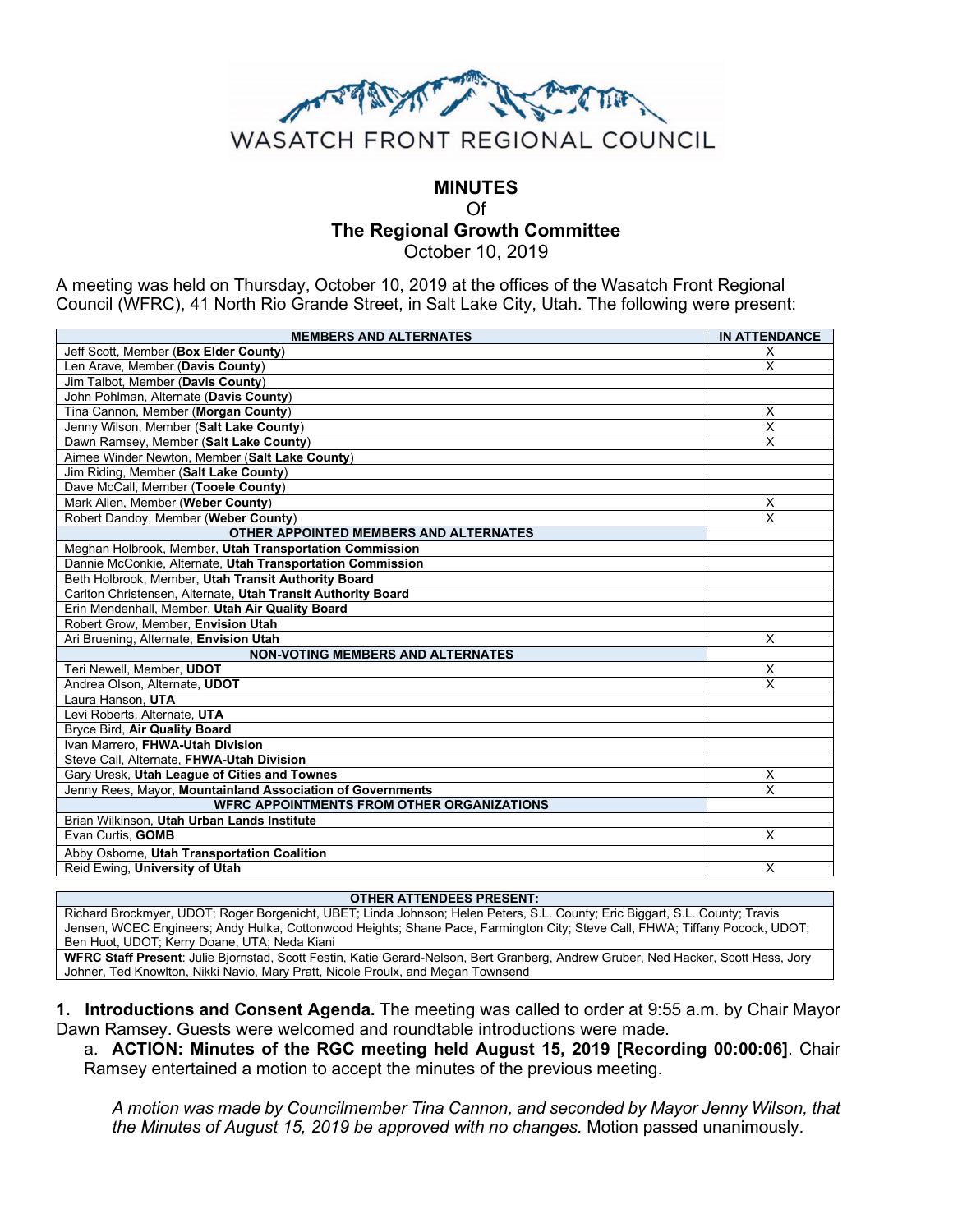## **2. Public Comment [Recording 00:03:55]**. Time was opened for comment; there were none

**3. Wasatch Choice Vision 2050 Implementation Update [Recording 00:04:22]**. With the recent adoption of the Wasatch Choice Vision by RGC, key centers will be developed regionwide. The WC Vision outlines where those centers will be located, based on local input. It also outlines future transportation projects. Ten implementation workshops, which began in September, are currently being conducted by WFRC, partnered with ULCT, UDOT and UTA. Communities are asked to share their challenges and opportunities, and funding and data needs as they implement the Vision. WFRC is comparing how each city varies.

Julie Bjornstad, WFRC, is providing data to local communities as they begin implementation on their general plans, with the creation of the "State of the Centers Report" by means of key indicators. After the workshops are completed, city-specific information with maps and detailed analysis about open space will be posted on [www.wfrc.org](http://www.wfrc.org/) under "Maps & Data."

Ted Knowlton, WFRC, mentioned Senate Bill 34. Any community with a population of over 5,000 needs to update their moderate-income housing plan. As information is compiled, they can be compared to other communities. Mayor Ramsey stressed the importance of participation at the workshops and coordination between communities, as the Vision is shared by everyone.

**a. and b. Measuring Progress and TLC efforts to provide assistance.** Megan Townsend, WFRC, is offering technical assistance and resources through the Transportation and Land Use Connection Program (TLC). This is available to help communities implement plans for the Vision. WFRC is receiving letters of intent for Y2020 and reviewing those letters with its partners. Ms. Townsend provided data analyses and explained how progress is measured. Since its inception six years ago, TLC has funded 79 projects and is moving on to another year.

In measuring the progress of TLC, 30 small area plans were funded through the program, with 93% located in a Wasatch Choice 2050 Center. Ms. Townsend explained the impact of increasing plans for active transportation and measuring the implementation: 42 of the 62 communities in the Wasatch Front area have been completed or are in the process of completing an active transportation plan; 26 of those community projects were directly funded by TLC. That computes to 68% of the region. She also outlined tracking of all eight small area projects: (1) Transportation Choice. All have a major transit investment corridor within its boundaries of regional access points; (2) Land Efficiency. From 2012 to 2018, the eight small areas absorbed over 5,200,000 square feet of development, an increase of 36 percent; (3) Market Growth. During that time, they increased in market value by 64 percent. Ms. Townsend is inviting any feedback to ensure that the metrics reflect city plans. Ted Knowlton, WFRC, reiterated that this is all generated and driven by local government.

**c. MPO Transportation Funding for Livable Communities: A Review of National MPO Programs [Recording 00:23:05]**. Dr. Reid Ewing, University of Utah, conducted a nationwide survey of TLC programs with his students, and presented their findings. Dr. Ewing introduced his doctoral student, Neda Kiani, who gave an overview of similar programs like TLC from around the country. In 2018, students had contacted all metropolitan planning organizations (MPOs) and reported how funds are spent at various levels of service. Of the 402 MPOs contacted, 27 responded and indicated they have a TLC program; 65 said they did not. A second survey was created to include those MPOs who do not have TLC programs. Most surveyed don't use formal metrics to measure their success after receiving a grant, but most use project selection criteria. Results from those two surveys show 60 percent were not familiar with TLC at all. Ms. Kiani pointed out there is a lack of coordination between MPOs and local governments, and indicated that TLC from WFRC fills in gaps. Specifically, MPO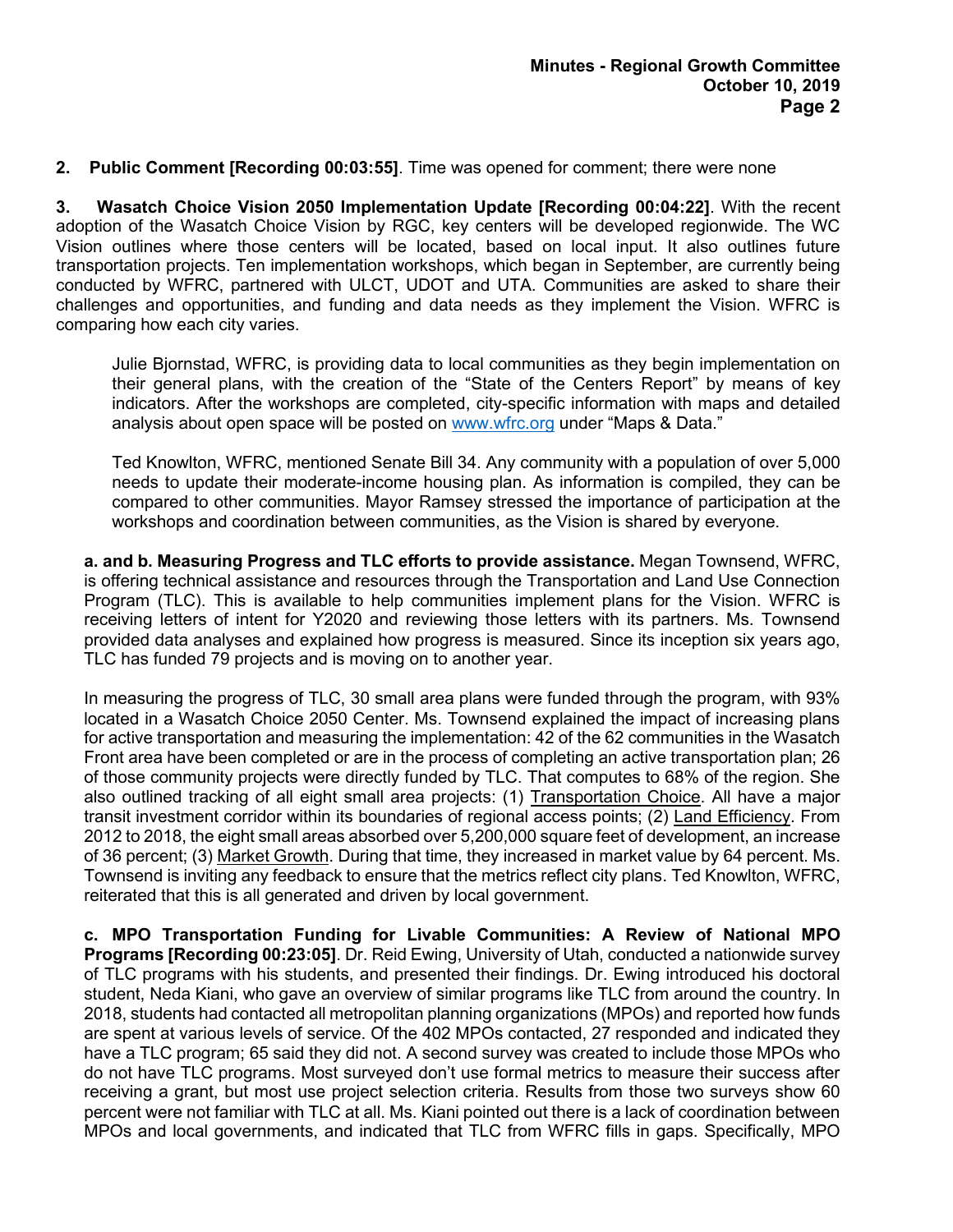funds and oversees regional transportation planning; and local governments fund land use planning. Nationally, there is a growing trend for promoting livable communities; and each program has its own goals, most commonly to increase travel options. Recommendations include considering why and how to track impact; and measure what matters.

Professor Ewing recommends that capital funding follow planning and technical assistance; so that precedes infrastructure and investment. Andrew Gruber, WFRC, remarked that TLC which emerged from this committee has expanded into state-funded programs like TLC, including monies appropriated to UDOT. He stated that capital investment serves the broader goals that tie in to other programs.

Dr. Ewing is offering to share with the committee ten fairly detailed case studies that include WFRC and the University of Utah. He will also share a final report on their national survey as presented today that will include charts and more narrative.

**4. New State Transportation Funding Prioritization Criteria (Capacity Fund Decision Making) [Recording 00:39:29]**. Chair Ramsey reminded the Committee that it guides the long-range planning process. After the Unified Transportation Plan is developed, UDOT prioritizes which projects get funded first during Phase 1. The state funding level is close to \$700 million annually, which will be affected by recent legislative changes.

Richard Brockmyer, UDOT, gave an overview of a newly adopted set of criteria that will affect the prioritization of state transportation funding. A prioritization process was written by the Utah Transportation Commission with input from UDOT, WFRC and other state Metropolitan Planning Organizations. This will guide the decision-making for two capacity programs: Transportation Investment Fund (TIF) and Transit Transportation Investment Fund (TTIF). Senate Bills 34, 72 and 136 may affect funding and recommendations, and requires a written update since 2005 that UDOT will revise annually.

UDOT is working under U-Vision, developed collaboratively with focus on improving and maintaining quality of life for a multimodal framework. Mr. Brockmyer discussed the framework across four models that need to be evaluated and reviewed annually. It is anticipated that this will be changed over time and ultimately is up to the Transportation Commission which uses this as a tool and resource.

With the need for further discussion, Ted Knowlton invited committee members to stay after the meeting to talk about concerns and next steps. Information can be found at [http://udot.utah.gov/go/projectprioritizationprocess.](http://udot.utah.gov/go/projectprioritizationprocess)

**5. Exploring Road Usage Charges in Utah (RUC) [Recording 01:08:40]**. This is a continued conversation from the last RGC meeting. Tiffany Pocock, UDOT, presented today. Teri Newell, Deputy Director from UDOT was also present. In response to legislative recommendations, UDOT will launch a pilot program for road usage charges of electric and hybrid vehicle owners (2 percent of fleet in Utah). Currently owners pay a flat fee during their annual registration, which is used to compensate for not paying as much fuel tax as drivers of conventional vehicles. These annual fees help pay for operations and maintenance of Utah's roads. With the pilot program that will become effective on January 1, 2020, drivers of electric, plug-in and hybrids will have the option to pay road usage charges in lieu of flat fees with enrollments online. Ms. Pocock indicated that unique to Utah is the direct access to the DMV database to determine eligibility and capture odometer measures with capped miles. UDOT is also working with a commercial account manager to ensure privacy issues.